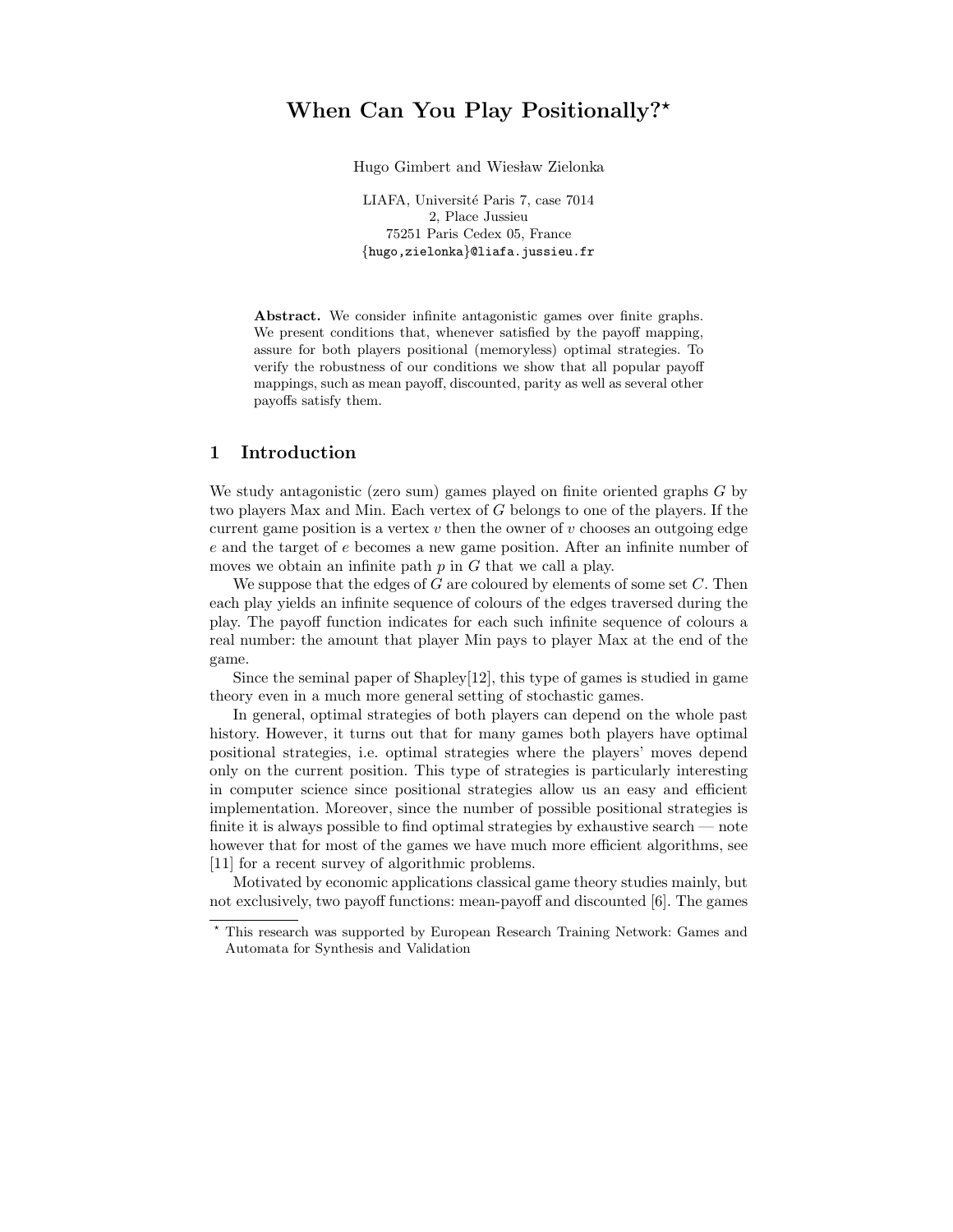with limsup payment are studied in the framework of gambling systems [8]. Since the paper of Shapley [12] it is known that even for stochastic discounted games both players have positional optimal strategies.

The existence of optimal positional strategies for mean-payoff deterministic games was established by Moulin [10] and Mycielski and Swierczkowski[4]. ´

Let us note that recently discounted and even mean payoff games entered also in computer science, see [3, 2] for a nice exposition of the motivations behind discounting system properties.

Parity games have much more recent history. They appear in the work of Emerson and Jutla [5] in relation to the modal  $\mu$ -calculus and in Mostowski [9] in relation to the problem of determinizing finite automata over infinite trees (Rabin theorem). Again these games admit optimal positional strategies (even over infinite graphs).

As noted by Björklund et al.  $[1]$  it is possible to present highly similar proofs of the existence of optimal positional strategies for mean-payoff and parity games. Let us note however that [1] failed to extract explicitly the ingredients of both proofs that make them so similar. One can only guess that there are some common axioms hidden in the proof. Moreover the inductive method presented in [1] fails for discounted games.

All these results give rise to the following general question: what conditions should satisfy the payment mapping to assure the existence of optimal positional strategies for both players? The aim of our paper is to examine this problem in the simplest setting of deterministic perfect information games over finite graphs. Ideally, one would like to have conditions that are both sufficient and necessary.

In our paper we were able to provide a set of three conditions that are only sufficient. However, they seem to be quite robust in practice: virtually all payoff mappings that were discussed previously in the literature and that admit positional optimal strategies turn out to satisfy our conditions. It would be interesting to have more natural examples of "memoryless" payoff mappings to test the robustness of our conditions, we provide one such new mapping that can be of independent interest. We checked also our conditions against numerous trivial payoff mappings.

On the other hand, one may ask when our conditions fail, i.e., when a payoff mapping yielding optimal positional strategies does not satisfy our conditions. We have found one such example, however even in this case we can use our conditions indirectly to establish the existence of optimal positional strategies.

The conditions that we provide look also quite "natural", the examples of payoff mappings that are interesting in the context of the perfect information deterministic games over finite graphs but which do not satisfy our conditions are rare: the payoff mapping mentioned above is rather artificial, another prominent example are the games with Muller condition [7] but these games need memory.

Let us note finally that the inductive method developed in our paper was successfully adapted by the second author to perfect information stochastic games where it allowed us to show in a simpler way the existence of optimal positional pure strategies [13] for parity games.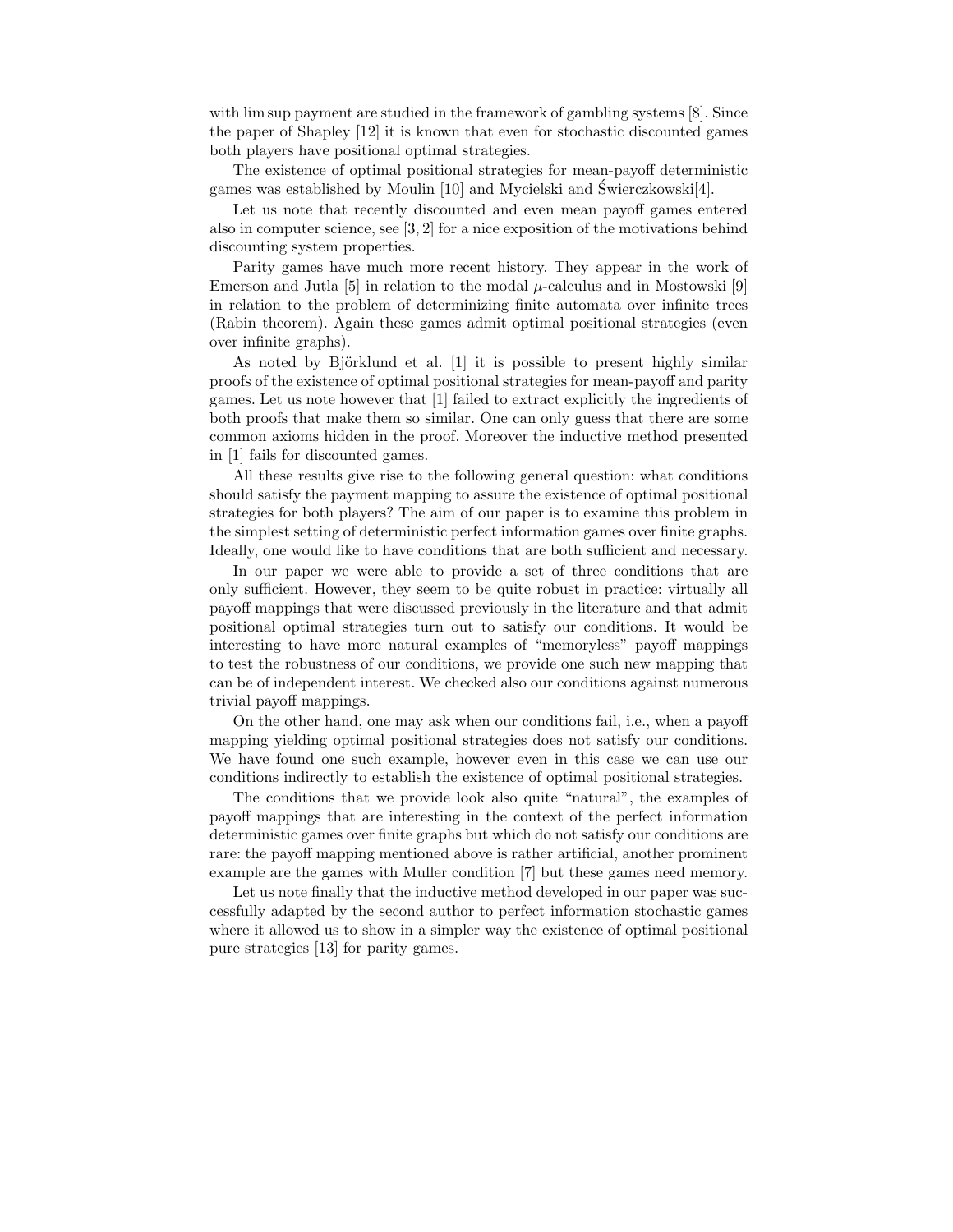An intriguing open question is whether our three conditions assure the existence of optimal positional pure strategies for perfect information stochastic games.

### 2 Preliminaries

For any (possibly infinite) set C, we write  $C^+$  to denote the set of all finite non-empty words over C. An infinite word  $c_0c_1c_2 \ldots$  over C is said to be *finitely* generated if there is a finite subset A of C such that for all i,  $c_i \in A$ . In our paper  $C^{\omega}$  will stand always for a set of all *finitely generated infinite words* over C. Let us note that this is a departure from the standard notation where  $C^{\omega}$ stands usually for the set of all infinite sequences (infinite words) over C. The difference appears of course only if  $C$  is infinite. However, in our paper while it is useful to allow infinite alphabets, only finitely generated sequences are of interest.

For  $x \in C^+$ , by  $x^{\omega} = x x x \dots$  we note the infinite concatenation of words x. We use also the standard mathematical notation: in particular for any sequence  $a_n, n \geq 0$ , of real numbers,  $\limsup_n a_n = \lim_{n \to \infty} \sup_{i \geq n} a_i$ .

 $\overline{\mathbb{R}} = \mathbb{R} \cup \{-\infty, \infty\}$  will denote the extended set of real numbers.

An arena is a tuple  $G = (V_{\text{Max}}, V_{\text{Min}}, E, C, \varphi)$ , where  $(V_{\text{Max}} \cup V_{\text{Min}}, E)$  is a finite oriented graph with the set  $V = V_{\text{Max}} \cup V_{\text{Min}}$  of vertices partitioned onto the set  $V_{\text{Max}}$  of vertices of player Max and the set  $V_{\text{Min}}$  of vertices belonging to player Min.  $E \subseteq V \times V$  is the set of edges. We shall colour edges by means of a mapping  $\varphi : E \to C$  which associates with each edge  $e \in E$  a colour  $\varphi(e) \in C$ . Although the set of colours will be often infinite (for example  $\mathbb R$  or  $\mathbb N$ ) actually only finite subsets of C will be used since we restrict our attention to finite arenas.

For any edge  $e = (v, w) \in E$  we call v the source and w the target of e and note source $(e) = v$  and target $(e) = w$ . For a vertex  $v \in V$ , by  $vE = \{e \in E \mid$ source $(e) = v$  we denote the set of outgoing edges.

We suppose that arenas have no dead-ends, i.e. each vertex has at least one outgoing edge.

A path in G is a finite or infinite sequence of edges  $p = e_0e_1e_2...$  such that, for all  $i \geq 0$ , target $(e_i)$  = source $(e_{i+1})$ . The source of p is the source of the first edge  $e_0$ . If p is finite then target(p) is the target of the last edge in p.

Players Max and Min play on  $G$  in the following way. If the current game position is a vertex  $v \in V_{\text{Max}}$  then player Max chooses an outgoing edge  $e \in vE$  and vertex target $(e)$  becomes a new game position. Otherwise, if the current game position v belongs to player Min,  $v \in V_{\text{Min}}$ , then Min chooses an outgoing edge  $e \in vE$  and vertex target(e) becomes a new game position. If the initial position was v then in this way the players construct an infinite path  $e = e_0e_1e_2...$  of visited edges such that source( $\mathbf{e}$ ) = v. Such an infinite path will be called sometimes a play in G. The set of all plays (infinite paths) in G will be denoted  $P_G^{\omega}$ . The set of finite paths in  $G$  will be noted  $P_G^*$ . Elements of  $P_G^*$  will be sometimes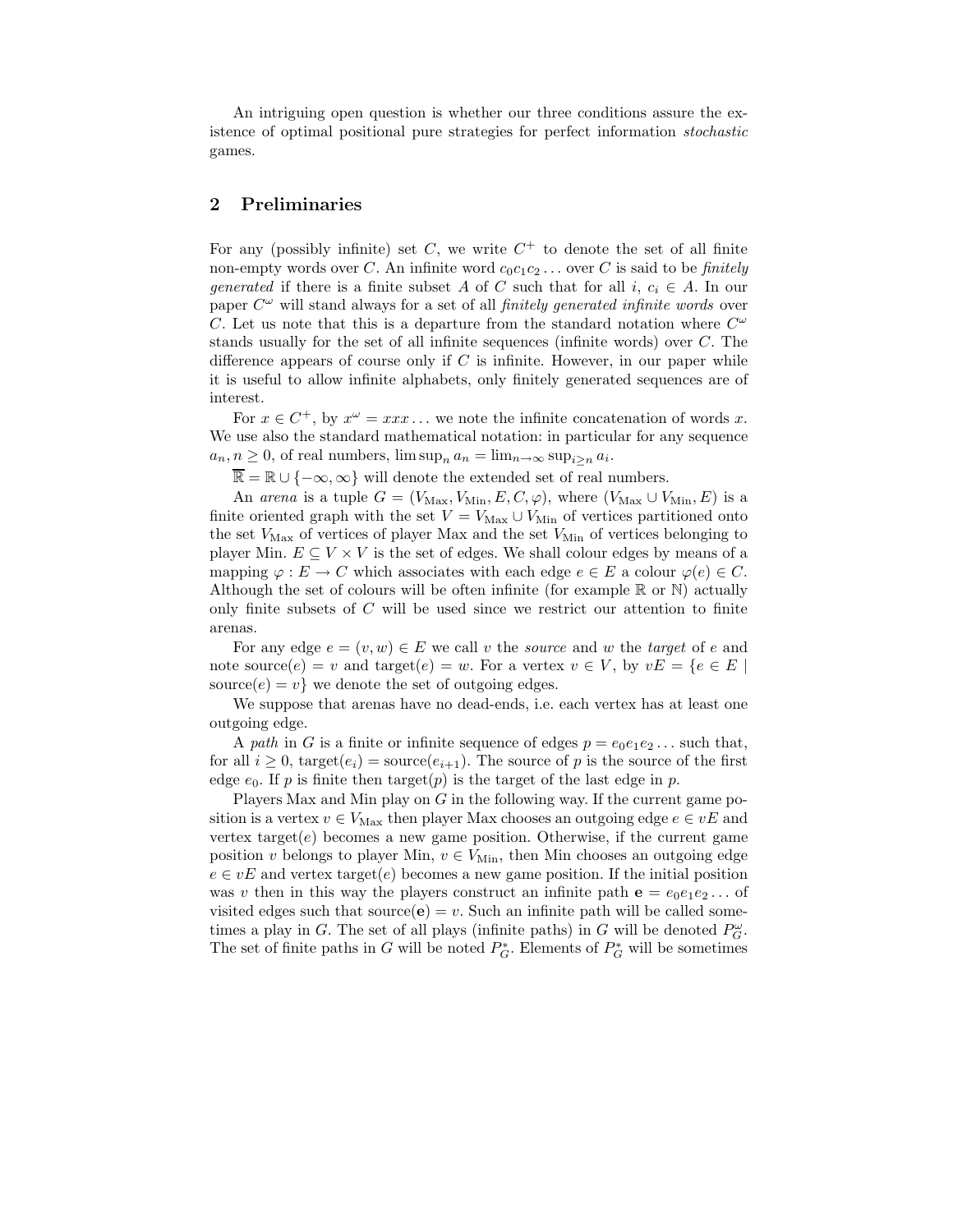called histories or finite plays, especially when they are used to encode the history of all movements of both players up to a current moment. It is convenient to assume that for each vertex v there exists an empty path  $\lambda_v \in P_G^*$  with no edges and such that source $(\lambda_v) = \text{target}(\lambda_v) = v$ .

With any play  $e = e_0e_1e_2...$  we associate the payoff sequence  $\varphi(e)$  $\varphi(e_0)\varphi(e_1)\varphi(e_2) \ldots$  of visited colours. Note that we have extended in this way the colouring mapping to  $\varphi: P_G^{\omega} \to C^{\omega}$ . In a similar way, we set for a finite path  $p = e_0 \dots e_k, \varphi(p) = \varphi(e_0) \dots \varphi(e_k).$ 

A payoff function is a mapping

$$
u:C^{\omega}\to\overline{\mathbb{R}}.
$$

Intuitively, after an infinite play p player Min pays to player Max the amount  $u(\varphi(p))$  (with the natural interpretation that if  $u(\varphi(p)) < 0$  then it is rather player Max that pays to player Min the amount  $|u(\varphi(p))|$ . Let us note that since our arenas are finite  $\varphi(p)$  will be always finitely generated for any infinite path p. This is sometimes important since the definitions of some of the payoff mappings u are meaningless for infinite colour words that are not finitely generated.

A game is a couple  $\mathbf{G} = (G, u)$  made of an arena G and a payoff function.

Let G be an arena and  $\mathfrak{p} \in \{\text{Min}, \text{Max}\}\$ a player. A strategy for player  $\mathfrak{p}$  in G is a mapping  $\sigma_{p}$  which indicates for each finite history p such that target $(p) \in V_{p}$ an edge outgoing from target $(p)$  that player **p** should choose. Thus formally

$$
\sigma_{\mathfrak{p}}: \{p\in P^*_G\mid \mathrm{target}(p)\in V_{\mathfrak{p}}\}\rightarrow E\,,
$$

where  $\sigma_{\mathfrak{p}}(p) \in vE$  whenever  $v = \text{target}(p)$ .

A finite or infinite path  $e = e_0e_1e_2...$  is said to be *consistent* with the strategy  $\sigma_{\mathfrak{p}}$  of player  $\mathfrak{p}$  if, for all i, whenever source $(e_i) \in V_{\mathfrak{p}}$  then  $e_i = \sigma_{\mathfrak{p}}(e_0...e_{i-1})$ .  $\Sigma_{\mathfrak{p}}$  denotes the set of strategies of a player p.

In this paper we are especially interested in the class of positional strategies.

A positional strategy for player **p** is a mapping  $\sigma_p : V_p \to E$  such that for all  $v \in V_p$ ,  $\sigma_p(v) \in vE$ . Intuitively, when p uses a positional strategy then his choice of the outgoing edge depends only on the current game position and not on the previous history.

Given a vertex v and strategies  $\sigma$  and  $\tau$  for player Max and player Min respectively, there exists a unique play starting in v and consistent with  $\sigma$  and  $\tau$ . This play is denoted by  $p^G(v, \sigma, \tau)$ .

Strategies  $\sigma^{\sharp} \in \Sigma_{\text{Max}}$  and  $\tau^{\sharp} \in \Sigma_{\text{Min}}$  are said to be *optimal* if for all vertices  $v \in V$  and all strategies  $\sigma \in \Sigma_{\text{Max}}$  and  $\tau \in \Sigma_{\text{Min}}$ 

$$
u(\varphi(p^G(v,\sigma,\tau^{\sharp}))) \le u(\varphi(p^G(v,\sigma^{\sharp},\tau^{\sharp}))) \le u(\varphi(p^G(v,\sigma^{\sharp},\tau))). \tag{1}
$$

If  $\sigma^{\sharp}$  and  $\tau^{\sharp}$  are optimal then the quantity  $u(\varphi(p^{G}(v, \sigma^{\sharp}, \tau^{\sharp})))$  is called the value of the game G at v and is noted val $(G(v))$ . Let us note that in our definition we require for positional strategies to be optimal independently of the starting vertex.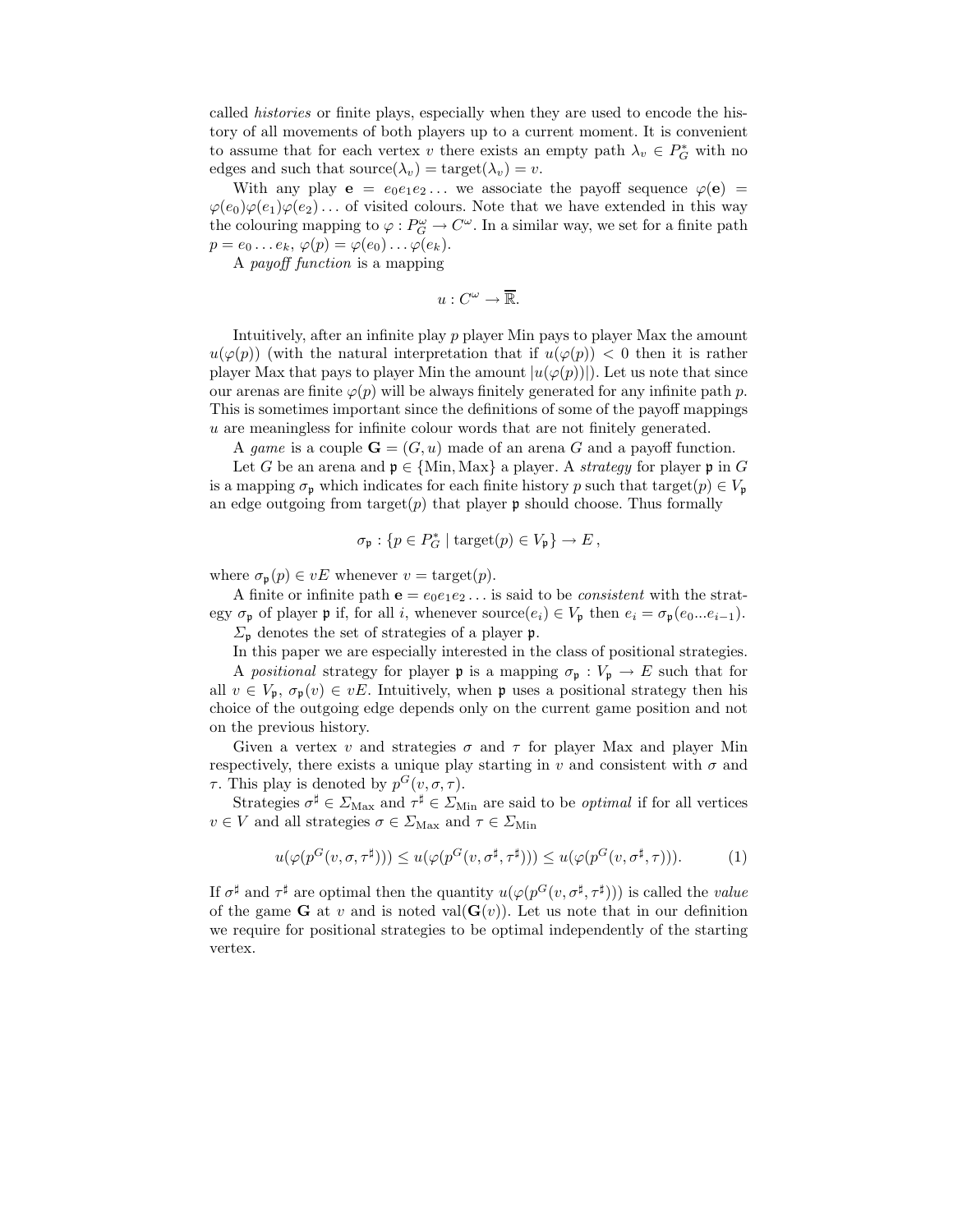#### 3 Fairly mixing Payoffs Yield Positional Strategies

The aim of this section is to present sufficient conditions for the payoff mapping u assuring the existence of optimal positional strategies for both players.

**Definition 1.** A payoff mapping  $u: C^{\omega} \to \overline{\mathbb{R}}$  is said to be fairly mixing if the following conditions hold

- (C1) for all  $x \in C^+, y_0, y_1 \in C^{\omega}$ , if  $u(y_0) \le u(y_1)$  then  $u(xy_0) \le u(xy_1)$ ,
- (C2) for all  $x \in C^+$ ,  $y \in C^{\omega}$ ,  $\min\{u(x^{\omega}), u(y)\} \leq u(xy) \leq \max\{u(x^{\omega}), u(y)\}$ ,
- (C3) Suppose that  $(x_i)$ ,  $i \in \mathbb{N}$ , is an infinite sequence of non-empty colour words  $x_i \in C^+$  such that the infinite word  $x_0x_1x_2...$  is finitely generated. Let  $I \cup J = \mathbb{N}$  be any partition of  $\mathbb N$  onto two infinite sets I and  $J \cap J =$ (b). Let  $U_I$  be the set of all payoffs  $u(x_{i_0}x_{i_1}x_{i_2}...)$ , where  $(i_k)_{k=0}^{\infty}$  ranges over all sequences of elements of I. Similarly, let U<sup>J</sup> be the set of all payoffs  $u(x_{j_0}x_{j_1}x_{j_2}\ldots)$ , where  $(j_k)_{k=0}^{\infty}$  ranges over all infinite sequences of elements of J. Then the following condition holds:

$$
\inf(U_I \cup U_J) \le u(x_0 x_1 x_2 x_3 \dots) \le \sup(U_I \cup U_J). \tag{2}
$$

Let us emphasize that in  $(C3)$  we suppose that  $(2)$  holds for any partition of N onto infinite sets I and J. Moreover, in the definition of the set  $U_I$  we use really all possible infinite sequences of elements of I, we do not limit ourselves to, for example, increasing sequences, neither we assume that the sequence  $(i_k)_{k=0}^{\infty}$ enumerates all elements of  $I$ . The same remark is valid for the definition of  $U_J$ .

**Theorem 2.** Let  $u: C^{\omega} \to \overline{\mathbb{R}}$  be a fairly mixing payoff function. Then both players have optimal positional strategies in any game  $\mathbf{G} = (G, u)$  over a finite arena G coloured by C..

For the sake of simplicity the following lemma is formulated only for player Max, however it should be clear that analogous characterisation holds also for player Min. This point will be discussed briefly in the sequel.

**Lemma 3.** Let  $G = (G, u)$  be a game with fairly mixing payoff function u. Suppose that

- (1) there exists a vertex  $v \in V_{\text{Max}}$  such that  $|vE| > 1$ , where  $vE = \{e \in E \mid$ source(e) = v} is the set of all edges with the source v,
- (2)  $vE = A_1 \cup A_2$  is a partition of the set  $vE$  onto two non-empty sets  $A_1$  and  $A_2,$
- (3)  $E' = \{e \in E \mid \text{source}(e) \neq v\}, E_i = E' \cup A_i \text{ and } G_i = (V_{\text{Max}}, V_{\text{Min}}, E_i, C, \varphi),$  $i = 1, 2$ , are arenas obtained from G by keeping only the edges of  $E_i$  (i.e., by removing the edges of  $A_{3-i}$ ) and keeping all vertices V,
- (4) players Max and Min have optimal positional strategies in the games  $G_1 =$  $(G_1, u)$  and  $G_2 = (G_2, u)$ .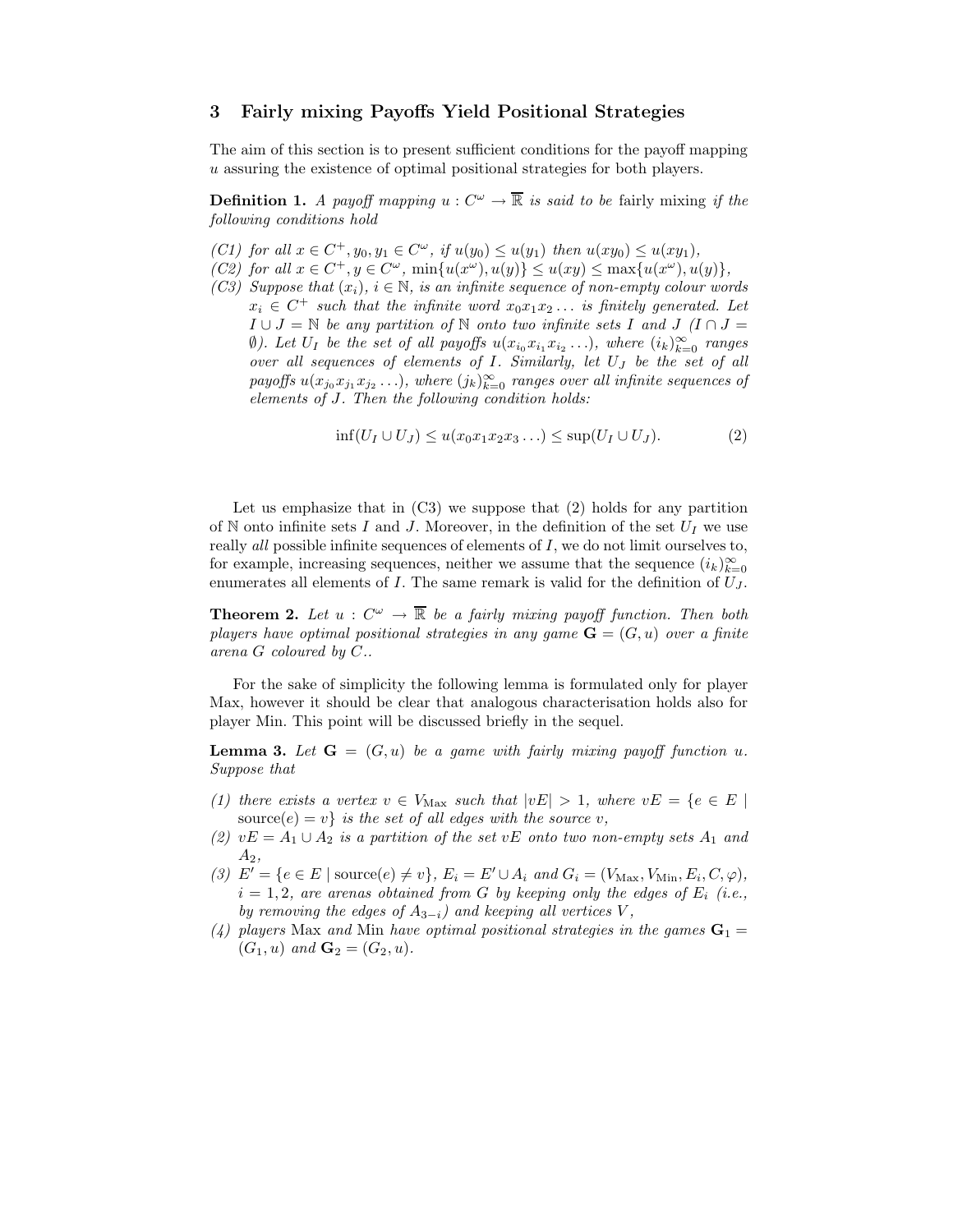Then Max and Min have optimal strategies  $\sigma^{\sharp}$  and  $\tau^{\sharp}$  in the game  $\mathbf{G} = (G, u)$ . More exactly, we can assume without loss of generality that

$$
\text{val}(\mathbf{G}_2(v)) \le \text{val}(\mathbf{G}_1(v))\tag{3}
$$

and then

- (i) the optimal positional strategy of player Max in  $G_1$  is also optimal for the same player in the game  $G$ ,
- (ii) for all  $w \in V$ ,  $val(\mathbf{G}(w)) = val(\mathbf{G}_1(w))$ .

*Proof.* Let  $\sigma_i^{\sharp}$ ,  $\tau_i^{\sharp}$  be optimal positional strategies of players Max and Min respectively in the games  $G_i = (G_i, u), i = 1, 2$ . We then set

$$
\sigma^{\sharp} = \sigma_1^{\sharp} \,. \tag{4}
$$

It is clear that  $\sigma^{\sharp}$  is a positional strategy for Max not only in the game  $G_1$  but also in the game G. We claim that  $\sigma^{\sharp}$  is optimal for Max in the game  $\mathbf{G} = (G, u)$  and that for all vertices  $w \in V$ ,  $val(\mathbf{G}(w)) = val(\mathbf{G}_1(w))$ .

The following remark holds under the hypotheses of Lemma 3 and conditions (3) and (4):

Remark 4. Let  $\tau$  be any strategy of Min in the game **G** and w an initial vertex. Then  $u(\varphi(p^G(w, \sigma^{\sharp}, \tau))) \geq \text{val}(\mathbf{G}_1(w)),$  i.e., for the games starting at w the strategy  $\sigma^{\sharp}$  can assure to player Max the payoff of at least val $(\mathbf{G}_{1}(w))$ .

Indeed, if we restrict the strategy  $\tau$  to finite paths in  $G_1$  then we obtain a strategy  $\tau_1$  of Min in the game  $G_1$ . Now note that if player Max plays according to  $\sigma^{\sharp} = \sigma_1^{\sharp}$  then he never uses the edges of  $A_2$  and the resulting game looks for his adversary like the game on  $G_1$ . In particular, the play in **G** that is consistent with  $\sigma^{\sharp}$  and  $\tau$  is the same as the play in  $\mathbf{G}_1$  consistent with  $\sigma_1^{\sharp} = \sigma^{\sharp}$  and  $\tau_1$ ,  $p^G(w, \sigma^{\sharp}, \tau) = p^{G_1}(w, \sigma_1^{\sharp}, \tau_1) \geq \text{val}(\mathbf{G}_1(w)),$  which proves Remark 4.

To finish the proof of Lemma 3 we should construct a strategy  $\tau^{\sharp}$  for player Min assuring that for any strategy  $\sigma$  of player Max in **G** and any initial vertex w:

$$
u(\varphi(p^{G}(w,\sigma,\tau^{\sharp}))) \le \text{val}(\mathbf{G}_1(w)),\tag{5}
$$

i.e., player Max cannot win more that  $val(G_1(w))$  in the game G against the strategy  $\tau^{\sharp}$ .

We define first a mapping  $b: P_G^* \to \{1,2\}$ . For a finite path  $p \in P_G^*$  in G we set

 $b(p) =$  $\sqrt{ }$  $\int$  $\overline{\mathcal{L}}$ 1 if either  $p$  does not contain any edge with the source  $v$  or the last edge of  $p$  with the source  $v$  belongs to  $G_1$ , 2 if the last edge of p with the source v belongs to  $G_2$ . (6)

Then the strategy  $\tau^{\sharp}$  of Min in **G** is defined as: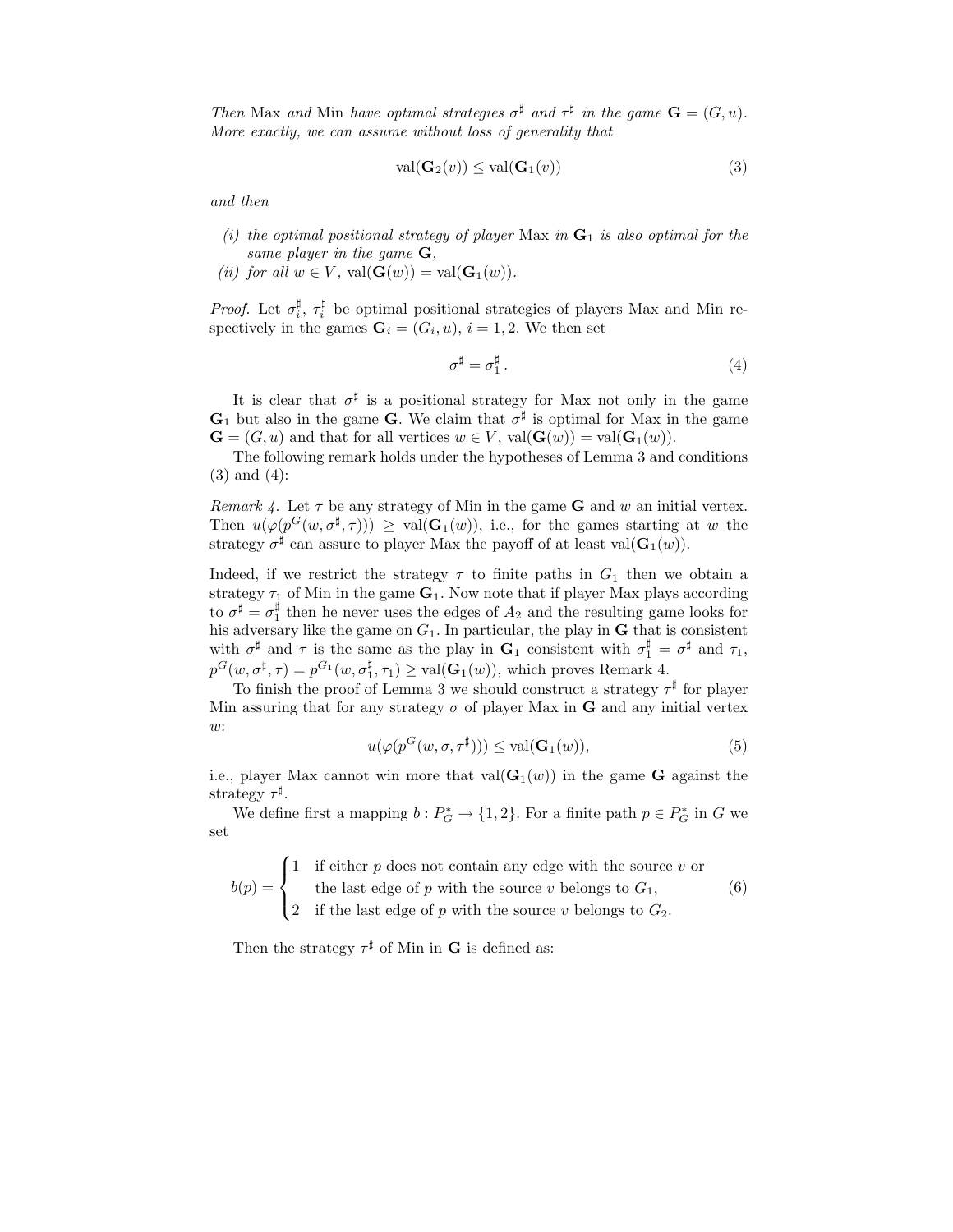$$
\tau^{\sharp}(p) = \begin{cases} \tau_1^{\sharp}(\text{target}(p)) & \text{if } b(p) = 1\\ \tau_2^{\sharp}(\text{target}(p)) & \text{if } b(p) = 2 \end{cases}
$$
\n(7)

for any finite path p with target $(p) \in V_{\text{Min}}$ . In other words, playing in **G** player Min applies either his optimal strategy  $\tau_1^{\sharp}$  from the game  $\mathbf{G}_1$  or his optimal strategy  $\tau_2^{\sharp}$  from the game  $\mathbf{G}_2$ . Initially, up to the first visit to v, player Min uses the strategy  $\tau_1^{\sharp}$ . After the first visit at v the choice between  $\tau_1^{\sharp}$  and  $\tau_2^{\sharp}$ depends on whether the last time when visiting  $v$  his adversary Max chose an outgoing edge in  $E_1$  or an edge in  $E_2$ . Intuitively, if the last time at v player Max chose an outgoing edge from  $E_1$  then it means that the play from this moment is like a play in  $\mathbf{G}_1$  thus player Min tries to respond with his optimal strategy from  $\mathbf{G}_1$ . Symmetrically, if during the last visit at v player Max chose an outgoing edge from  $E_2$  then from this moment onward the play is like a play in  $\mathbf{G}_2$  and player Min tries to counter with his optimal strategy from  $\mathbf{G}_2$ .

It should be clear that the strategy  $\tau^{\sharp}$  needs in fact just two valued memory  $\{1, 2\}$  for player Min to remember if during the last visit to v an edge of  $E_1$  or an edge of  $E_2$  was chosen by his adversary. This memory is initialised to 1 and updated only when the vertex  $v$  is visited.

In the sequel we shall say that a finite or infinite path  $p$  in  $G$  is homogeneous if one of the following three conditions folds: (1) p never visits v or (2) each edge e of p with source v belongs to  $E_1$  or (3) each edge e of p with source v belongs to  $E_2$ .

The proof of (5) is divided on four cases.

Case 1:  $w = v$  and the memory state of player Min is ultimately constant during the play  $p = p^{G}(v, \sigma, \tau^{\sharp}).$ 

This means that p can be factorised as  $p = p_0p_1...p_nq$ , where  $p_i$  are finite nonempty homogeneous paths such that source $(p_i)$  = target $(p_i)$  = v and q is an infinite homogeneous path with source  $v$ .

Since p is consistent with  $\tau^{\sharp}$  and  $p_i$  are homogeneous, each infinite play  $p_i^{\omega} = p_i p_i p_i \dots$  is consistent either with  $\tau_1^{\sharp}$  (if  $p_i$  contains only the edges of  $G_1$ ) or with  $\tau_2^{\sharp}$  (if  $p_i$  contains only edges of  $G_2$ ).

By optimality of strategies  $\tau_1^{\sharp}$  and  $\tau_2^{\sharp}$ , we get that either  $u(\varphi(p_i^{\omega})) \leq \text{val}(\mathbf{G}_1(v))$ or  $u(\varphi(p_i^{\omega})) \leq \text{val}(\mathbf{G}_2(v))$ . Thus, by (3),

$$
\text{for all } i, \, 0 \le i \le n, \quad u(\varphi(p_i^{\omega})) \le \text{val}(\mathbf{G}_1(v)).\tag{8}
$$

Similarly, the infinite path q is consistent either with  $\tau_1^{\sharp}$  or with  $\tau_2^{\sharp}$  implying that  $u(\varphi(q))$  cannot be greater than either val $(\mathbf{G}_1(v))$  or val $(\mathbf{G}_2(v))$ . Thus, again by  $(3)$ ,

$$
u(\varphi(q)) \le \text{val}(\mathbf{G}_1(v))\tag{9}
$$

From  $(C2)$  of Definition 1, by a trivial induction on n, we can deduce that  $u(x_0...x_n y) \le \max\{u(x_0^{\omega}), \ldots, u(x_n^{\omega}), u(y)\}\)$  for any  $x_i \in C^+$  and  $y \in C^{\omega}$ .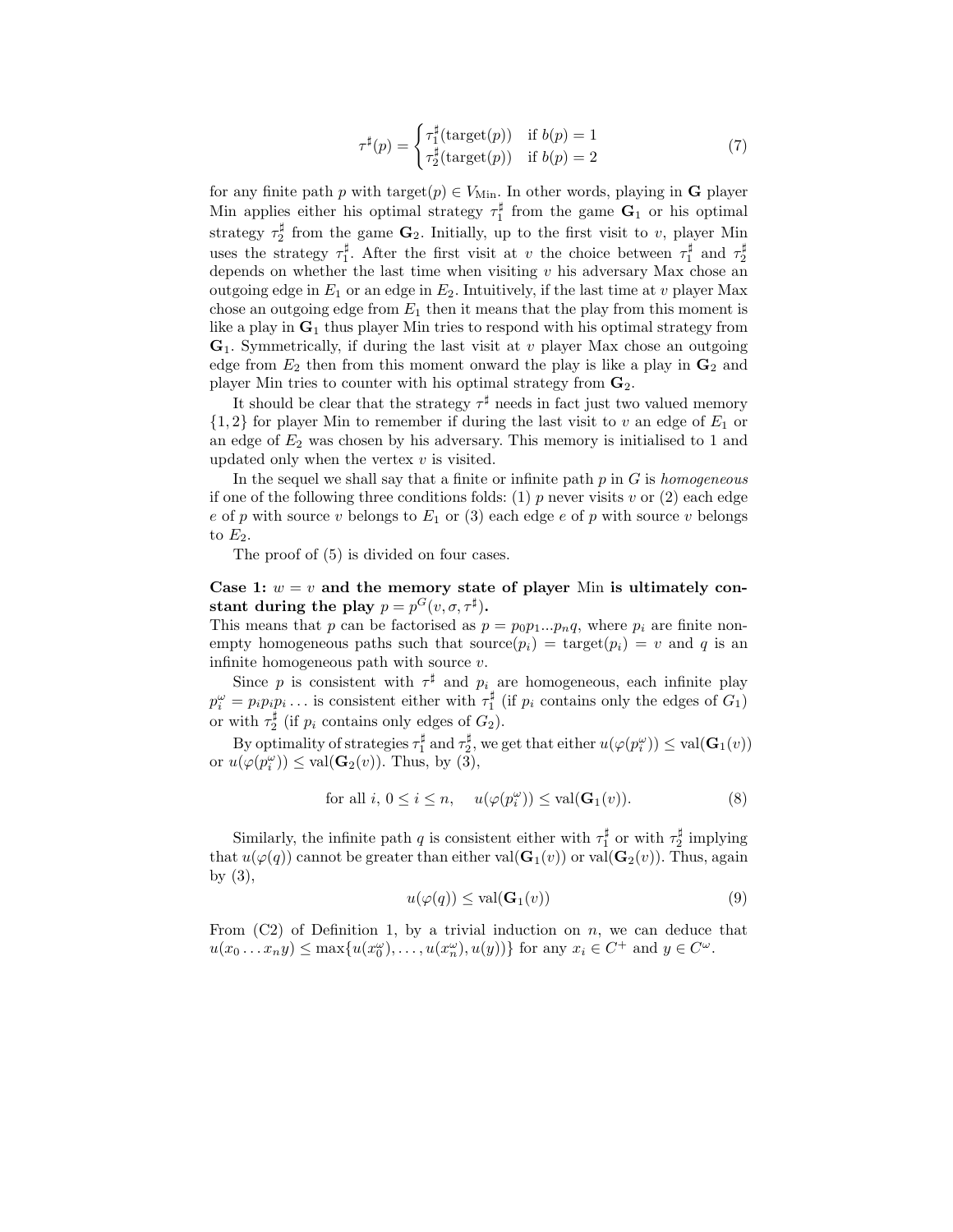This inequality, and (8) and (9) imply

$$
u(\varphi(p)) = u(\varphi(p_0) \dots \varphi(p_n)\varphi(q)) \le
$$
  

$$
\max\{u(\varphi(p_0)^{\omega}), \dots, u(\varphi(p_n)^{\omega}), u(\varphi(q))\} \le \text{val}(\mathbf{G}_1(v)).
$$

Case 2:  $w = v$  and the memory state of player Min changes infinitely often during the play  $p = p^{G}(v, \sigma, \tau^{\sharp}).$ 

Thus, in particular, p visits infinitely often the vertex v. Let  $p = p_0 p_1 p_2 \dots$ the the unique factorization of p such that for all  $i \in \mathbb{N}$ : (1) each finite path  $p_i$ is non-empty and (2) source $(p_i)$  = target $(p_i)$  = v and the first edge of  $p_i$  is the only edge of  $p_i$  with the source  $v$ .

We set  $I = \{i \in \mathbb{N} \mid p_i \text{ begins with an edge belonging to } A_1\}$  and  $J = \{j \in \mathbb{N} \mid p_j \text{ begins with an edge belonging to } A_2\}$ N |  $p_j$  begins with an edge belonging to  $A_2$ }. Thus  $I ∪ J = N$  forms a partition of N.

For any sequence  $(i_k)_{k=0}^{\infty}$  of elements of I the infinite concatenation  $p_{i_0}p_{i_1}p_{i_2}\ldots$ of finite paths is in fact an infinite path in the arena  $G_1$ . Moreover, directly from the definition of  $\tau^{\sharp}$  it follows that during the passage through  $p_{i_k}$  in p player Min played using the strategy  $\tau_1^{\sharp}$  and therefore  $p_{i_0}p_{i_1}p_{i_2} \ldots$  is consistent with  $\tau_1^{\sharp}$ implying that  $u(\varphi(p_{i_0}p_{i_1}p_{i_2} \ldots)) \leq \text{val}(\mathbf{G}_1(v))$  by optimality of  $\tau_1^{\sharp}$  in  $\mathbf{G}_1$ .

A similar reasoning shows that for any sequence  $(j_k)_{k=0}^{\infty}$  of elements of J we have  $u(\varphi(p_{j_0}p_{j_1}p_{j_2}\ldots)) \leq \text{val}(\mathbf{G}_2(v)).$ 

These two bounds imply, by (C3) and (3), that  $u(\varphi(p)) \le \max\{\text{val}(\mathbf{G}_1(v)), \text{val}(\mathbf{G}_2(v))\} = \text{val}(\mathbf{G}_1(v)).$ 

Case 3:  $w \neq v$  and the play  $p = p^{G}(w, \sigma, \tau^{\sharp})$  never visits the vertex v.

If we define  $\sigma_1$  to be the restriction of the strategy  $\sigma$  to the paths in  $G_1$ then  $\sigma_1$  is a strategy of Max in  $G_1$ . Moreover, since v is never visited, player Min using  $\tau^{\sharp}$  in fact applies always the strategy  $\tau_1^{\sharp}$ , which is optimal for him in **G**<sub>1</sub>. Thus p can be seen as a play in  $G_1$  consistent with  $\sigma_1$  and with  $\tau_1^{\sharp}$  and by optimality of  $\tau_1^{\sharp}$  we get  $u(\varphi(p)) \leq \text{val}(\mathbf{G}_1(w)).$ 

Case 4:  $w \neq v$  and the play  $p = p^G(w, \sigma, \tau^{\sharp})$  visits at least once the vertex  $v\boldsymbol{\cdot}$ 

Let us factorise p:  $p = rq$ , where r is the finite prefix of p until the first visit to v, i.e. r is the shortest prefix of p with target $(r) = v$ .

Let  $q^{\sharp} = p^{G_1}(v, \sigma_1^{\sharp}, \tau_1^{\sharp})$ , where  $\sigma_1^{\sharp}$  is the optimal positional strategy of Max in  $\mathbf{G}_1$ . Thus, since both  $\sigma_1^{\sharp}$  and  $\tau_1^{\sharp}$  are optimal in  $\mathbf{G}_1$ , we have  $u(\varphi(q^{\sharp}))$  = val $(\mathbf{G}_1(v))$ .

Now note that q is in fact a play in G starting at v and consistent with  $\tau^{\sharp}$ . This situation was already examined above (Cases 1 and 2) and we have learned there that  $u(\varphi(q)) \leq \text{val}(\mathbf{G}_1(v)).$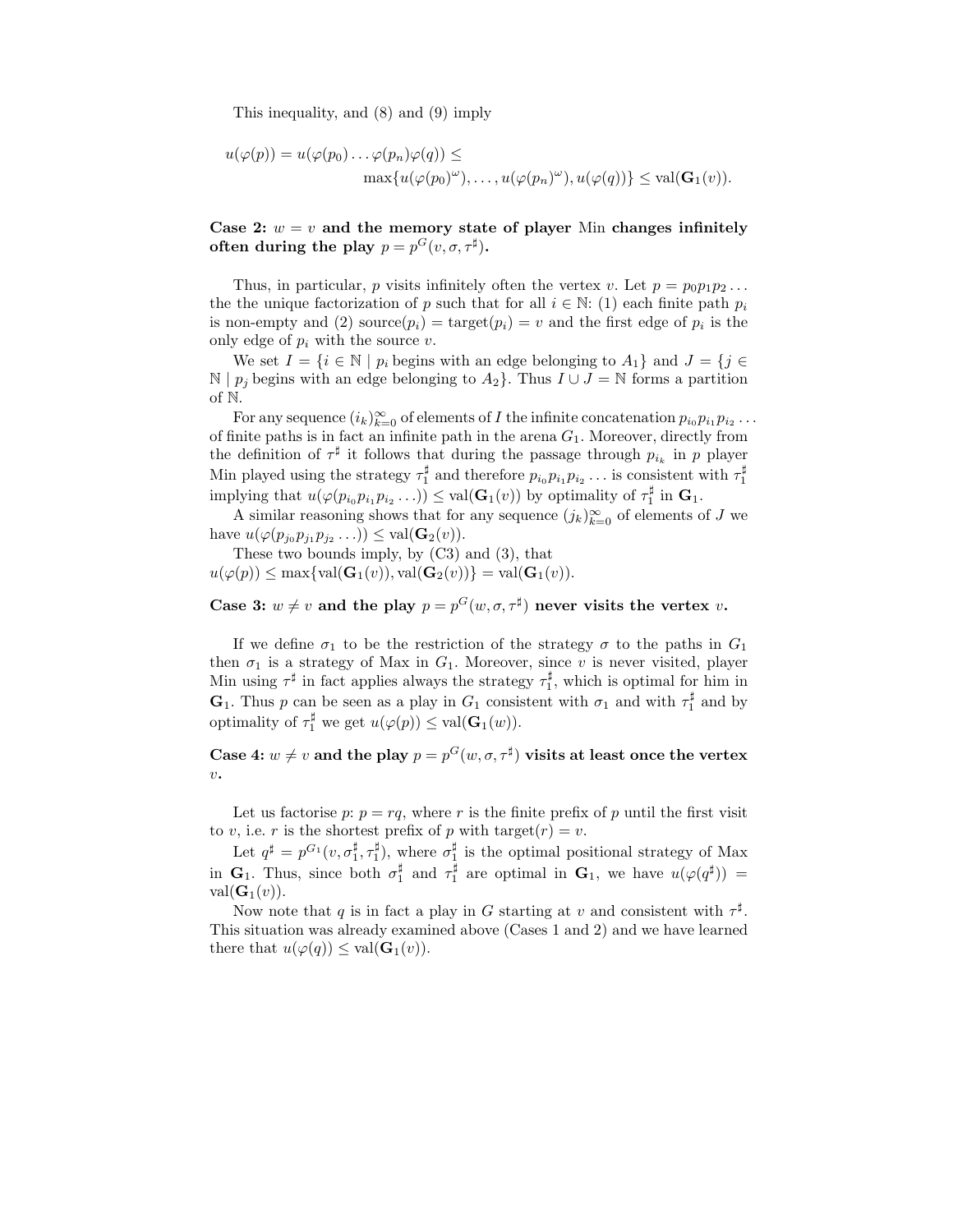In this way we get  $u(\varphi(q)) \leq \text{val}(\mathbf{G}_1(v)) = u(\varphi(q^{\sharp}))$  which, by condition (C1) of fairly mixing payoffs, yields

$$
u(\varphi(r)\varphi(q)) \le u(\varphi(r)\varphi(q^{\sharp})) = u(\varphi(rq^{\sharp})). \tag{10}
$$

However,  $rq^{\sharp}$  is an infinite play in  $G_1$  starting at w and consistent with  $\tau_1^{\sharp}$ (*r* is consistent with  $\tau_1^{\sharp}$  since until the first visit to *v* in  $p = rq$  player Min plays according to  $\tau_1^{\sharp}$  while  $q^{\sharp}$  is consistent with  $\tau_1^{\sharp}$  just by definition). Thus, by optimality of  $\tau_1^{\sharp}$  in  $\mathbf{G}_1$ , we get  $u(\varphi(rq^{\sharp})) \leq \text{val}(\mathbf{G}_1(w))$ . This and (10) imply  $u(\varphi(p)) = u(\varphi(rq)) \leq \text{val}(\mathbf{G}_1(w)).$ 

This concludes the proof of Lemma 3.

⊓⊔

Before applying Lemma 3 let us note what happens if all hypotheses of Lemma 3 are satisfied except that the vertex  $v$  belongs rather to player Min. Suppose also that, as in Lemma 3,  $val(G_2(v)) \le val(G_1(v))$ . Then it is the optimal strategy  $\tau_2^{\sharp}$  of Min from  $\mathbf{G}_2$  that is optimal in  $\mathbf{G}$ . This can be deduced immediately from Lemma 3 since player Min becomes the maximizing player for the payoff  $-u$  (and  $-u$  is fairly mixing iff u is).

#### Proof of Theorem 2

Let  $G = (V_{\text{Max}}, V_{\text{Min}}, E, C, \varphi)$  be a finite arena and  $\mathbf{G} = (G, u)$  with fairly mixing payoff  $u$ .

We prove the theorem by induction on  $n_G = |E| - |V|$ .

If  $n_G = 0$  then, since G has no dead ends, each vertex of V has only one outgoing edge. Thus the players have no choice and there is only one possible strategy for each of them and such a strategy is positional and, obviously, also optimal.

Let  $n_G > 0$  and suppose that the thesis holds for each game  $\mathbf{G}'$  over an arena such that  $n_{G'} < n_G$ .

If all vertices  $v \in vM$  of player Max have only one outgoing edge then Max has only one possible strategy and this strategy is positional. Obviously, this unique strategy is also optimal for Max.

Now suppose that there exists  $v \in vM$  having at least two outgoing edges. We decompose G onto two subarenas  $G_1$  and  $G_2$  exactly as in Lemma 3. Since  $G_1$  and  $G_2$  have the same number of vertices as G but their number of edges is strictly less than |E| we can apply to  $G_i = (G_i, u)$ ,  $i = 1, 2$ , the induction hypothesis to deduce the existence of optimal positional strategies  $\sigma_i^{\sharp}$  for Max in  $\mathbf{G}_i$ ,  $i = 1, 2$ . Again by Lemma 3, either  $\sigma_1^{\sharp}$  or  $\sigma_2^{\sharp}$  is an optimal positional strategy of Max in G, depending on whether  $val(G_2(v)) \le val(G_1(v))$  or the inverse inequality holds.

The existence of an optimal positional strategy for player Min follows by a symmetric argument.

⊓⊔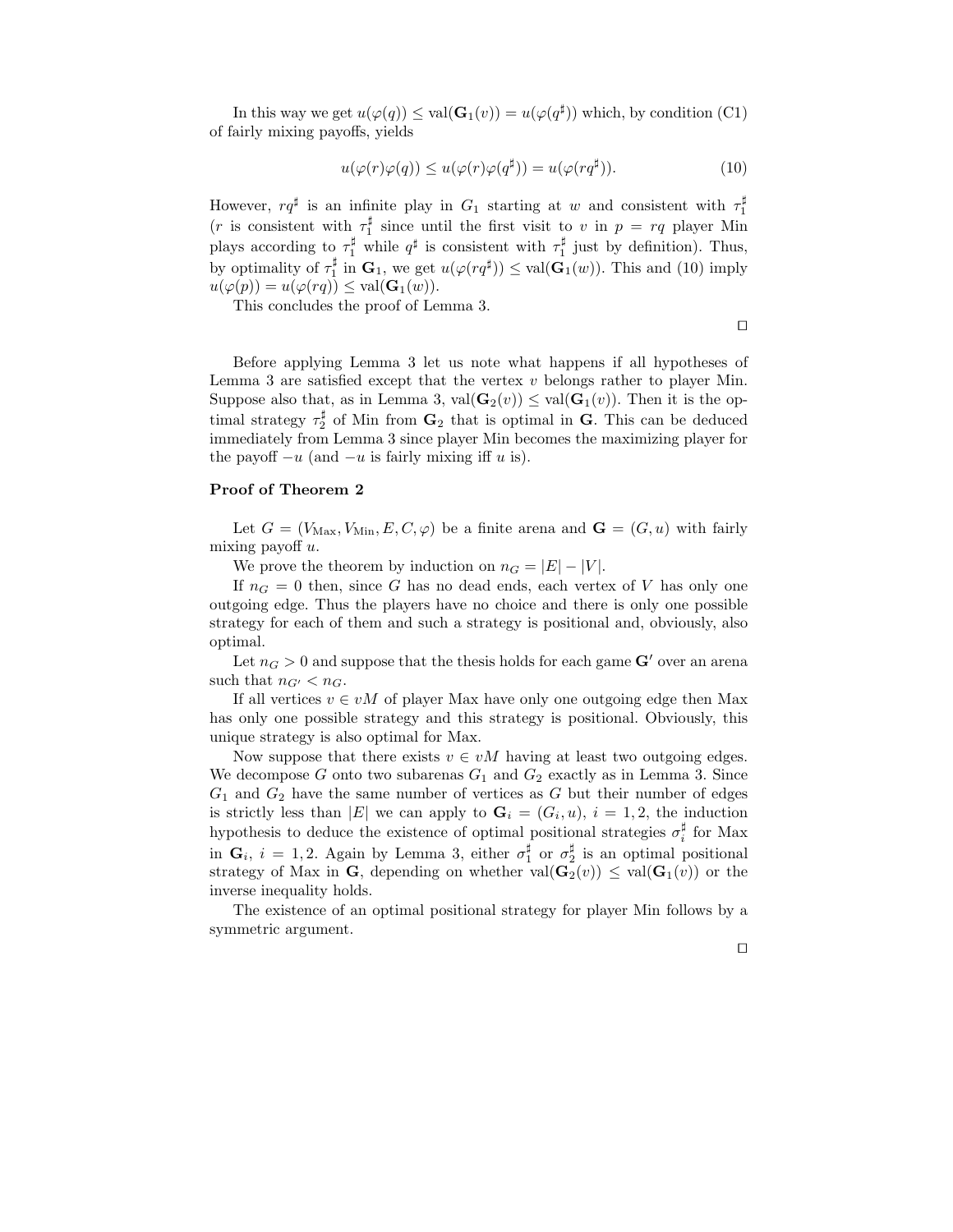### 4 Applications

In this section we show that virtually all popular (as well as some less popular) payoff mappings satisfy conditions (C1)-(C3). This implies immediately the existence of positional optimal strategies due to Theorem 2. Due to space restrictions the proofs, in most cases rather straightforward, are omitted.

If not stated explicitly otherwise, in the examples examined below we suppose that  $C = \mathbb{R}$ , i.e. the edges are labelled by real numbers. In particular,  $\mathbb{R}^+$  will stand always for the set of non-empty finite sequences of real numbers and  $\mathbb{R}^{\omega}$ is the set of finitely generated infinite sequences of reals.

Sup Game. Max wins the highest value seen during the play, i.e. the payoff is

$$
u_s(c_0c_1\ldots) = \sup\{c_0, c_1, \ldots\}, \quad \text{where } c_i \in C.
$$

Limsup Game. Now we suppose that Max wins the highest value seen infinitely often during the play, i.e. the payoff is given by

$$
u_l(c_0c_1\ldots)=\limsup_i c_i.
$$

This payoff is used for example in gambling systems [8].

Total Reward Game. In the total reward game player Max accumulates the one day payoffs:

$$
u_t(c_0c_1\ldots)=\limsup_n\sum_{i=0}^n c_i.
$$

Note that in this case the payoff can take infinite values  $\pm \infty$ . This type of payoffs is classical in game theory [6].

Parity Game.  $C = N$  is the set of non-negative integers. The payoff is defined as

$$
u_p(c_0c_1\ldots) = (\limsup_{i\in\mathbb{N}} c_i) \mod 2
$$

In other words, player Max wins 1 if the highest colour visited infinitely often is odd, otherwise his payoff is 0. This is the most relevant type of payoff for computer science, [5].

Weighted Reward Game.  $C = \mathbb{R}$  is again the set of real numbers. The payoff is given by

$$
u_{\lambda}(c_0c_1...)=\lambda\cdot\liminf_{i\in\mathbb{N}}c_i+(1-\lambda)\cdot\limsup_{i\in\mathbb{N}}c_i,
$$

where  $\lambda \in [0, 1]$  is any fixed constant from the closed interval [0, 1].

The interpretation for  $u_{\lambda}$  is the following. If  $c_i$  is the capital of player Max on the day i then using the coefficient  $\lambda$  he can weight relatively his good and bad fortune. For example, for payoffs with  $\lambda$  close to 1 the bad fortune counts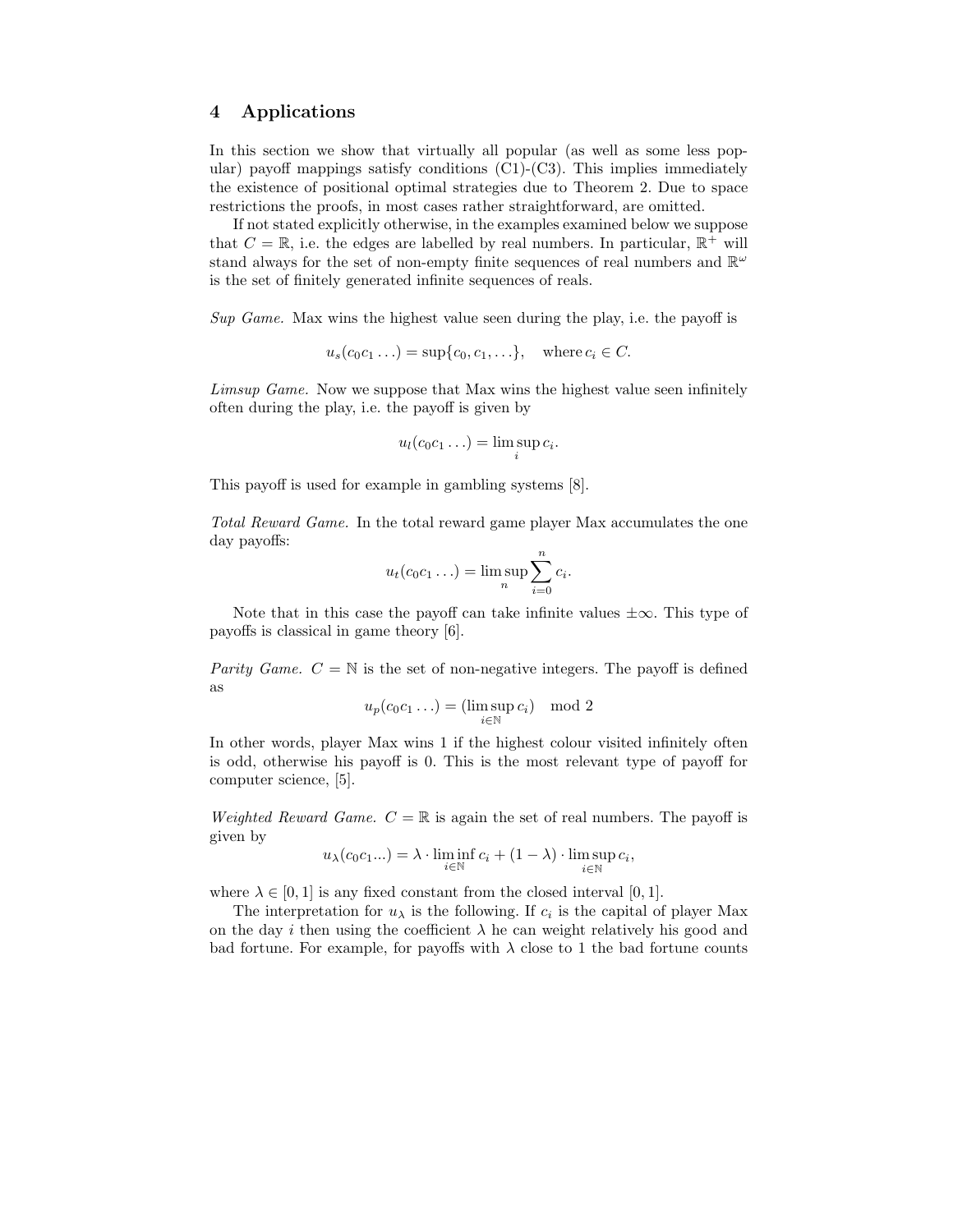more than the good one. This type of payoff is a natural extension of Limsup payoff but it seems not be considered before.

Note also that the payoff  $u = 2 \cdot u_{\frac{1}{2}}$  can be seen as a generalisation of the parity payoff. To see this let us take a parity game  $G$  with an underlying arena G. Let us replace in G each odd label c by  $-c$  and now consider over this modified arena the game  $\mathbf{G}' = (G', u)$  with the payoff u defined above. Now it suffices to note that if the game value of  $\mathbf{G}'(s)$  is non-negative then in the original parity game  $\mathbf{G}(s)$  it is the player 0 that wins. On the other hand, if the game value of  $\mathbf{G}'(s)$  is negative then in the original parity game  $\mathbf{G}(s)$  it is the player 1 that wins. The game  $G'$  can be seen as quantitative version of the parity game. In the parity game we examine only if the maximal infinitely often visited colour is even or odd, in the game  $G'$  we measure more precisely the "distance" between the greatest even and odd colours visited infinitely often.

Mean Payoff Game. Again  $C = \mathbb{R}$ . With any finite sequence  $x \in \mathbb{R}^+$  of elements of R we associate their mean value

$$
\text{mean}(x) = \frac{1}{|x|} \mathfrak{S}(x),
$$

where  $\mathfrak{S}(x)$  denotes the sum of all elements of x while |x| stands for the length of x. The mean payoff mapping is defined by

$$
u_m(c_0c_1\ldots) = \limsup_{n \in \mathbb{N}} (\operatorname{mean}(c_0 \ldots c_{n-1}))
$$

Let us note that the apparently similar game with the payoff  $g(c_0c_1 \ldots)$  =  $\sup_{n\in\mathbb{N}}(\text{mean}(c_0...c_{n-1}))$  does not satisfy (C1) and in fact there are finite graphs for which both players need a memory to play optimally for the payoff  $g$ .

Discounted Game. The set of colours is  $C = [0, 1) \times \mathbb{R}$ . For any finitely generated infinite word  $(\lambda_0, a_0)(\lambda_1, a_1) \ldots \in C^{\omega}$  we set

$$
u_d((\lambda_0, a_0)(\lambda_1, a_1)\dots) = \lambda_0 a_0 + \lambda_0 \lambda_1 a_1 + \lambda_0 \lambda_1 \lambda_2 a_2 + \dots
$$

Usually in discounted games there is one discount factor  $\lambda$  and then  $u_d(a_0a_1 \ldots) = \sum_{i \geq 0} \lambda^i a_i$ . Allowing different discount factors is in the spirit of the original paper of Shapley [12].

**Theorem 5.** All payoff mappings listed above satisfy conditions  $(C1)$ - $(C3)$  and therefore both players have optimal positional strategies.

Let us note finally that the conditions of Definition 1 are not necessary. Let  $(c_i)_{i=0}^{\infty}$  be a finitely generated sequence of real numbers. Consider the payoff  $f(c_0c_1c_2...) = \text{sgn}(\text{inf}_{n\geq 0}\sum_{i=0}^n c_i),$  where  $\text{sgn}(x)$  is equal either  $-1$ , or 0, or 1 depending on whether  $x$  is negative, zero or positive. This payoff mapping admits optimal positional strategies but does not satisfy (C1). Nevertheless, even in this case we can use indirectly Theorem 2. Indeed, the payoff  $g(c_0c_1 \ldots)$  = inf<sub>n≥0</sub>  $\sum_{i=0}^{n} c_i$  is fairly mixing. Now note the following trivial observation: